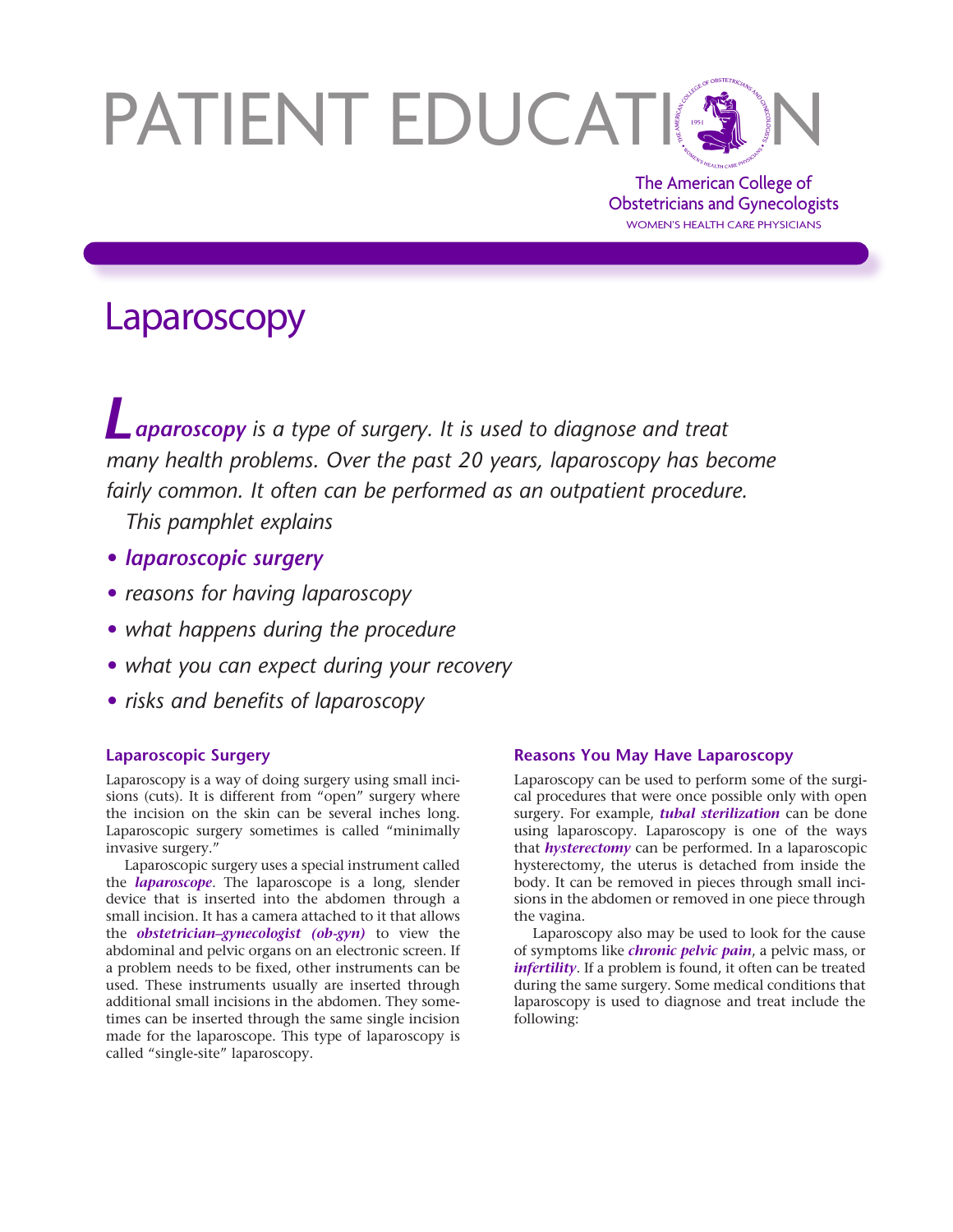- *Endometriosis*—If you have signs and symptoms of endometriosis and medications have not helped, a laparoscopy may be recommended. The laparoscope is used to see inside your pelvis. If endometriosis tissue is found, it often can be removed during the same procedure.
- *Fibroids*—Fibroids are growths that form inside the wall of the uterus or outside the uterus. Most fibroids are *benign* (not cancer), but a very small number are *malignant* (cancer). Fibroids can cause pain or heavy bleeding. Laparoscopy sometimes can be used to remove them. Factors that determine whether laparoscopy can be used include the number of fibroids you have, their size, and their location.
- Ovarian *cyst*—Some women have cysts (fluid-filled sacs) that develop on the ovaries. Over time, ovarian cysts often go away without treatment. But if they do not, your ob-gyn may suggest that they be removed with laparoscopy.
- *Ectopic pregnancy*—Laparoscopy may be done to remove an ectopic pregnancy.
- *Pelvic floor* disorders—Laparoscopic surgery can be used to treat *urinary incontinence* and *pelvic organ prolapse*.
- Cancer—Some types of cancer can be removed using laparoscopy.

## **What Happens During Surgery**

Laparoscopy often is done as outpatient surgery. You usually can go home the same day. More complex procedures, such as laparoscopic hysterectomy, may require an overnight stay in the hospital. Laparoscopy usually is performed with *general anesthesia*. This type of anesthesia puts you to sleep.

After you are given anesthesia, a small incision is made in or below your navel (belly button) or in another area of your abdomen. The laparoscope is inserted through this small incision. During the procedure, the abdomen is filled with a gas. Filling the abdomen with gas allows the pelvic reproductive organs to be seen more clearly.

The camera attached to the laparoscope shows the pelvic organs on a screen. Other small incisions may be made in the abdomen for surgical instruments. Another instrument, called a uterine manipulator, may be inserted through the vagina and *cervix* and into the uterus. This instrument is used to move the pelvic organs into view.

After the procedure, the instruments and most of the gas is removed. The small incisions are closed. There will be small scars that usually fade over time.

## **Your Recovery**

After your surgery, you will be moved to the recovery room. You will feel sleepy for a few hours. You may have some nausea from the anesthesia. If you had



outpatient surgery, you will need to stay in the recovery room until you can stand up without assistance and empty your bladder. You must have someone drive you home.

For a few days after the procedure, you may feel tired and have some discomfort. You may be sore around the incisions made in your abdomen and navel. The tube put in your throat to help you breathe during the surgery may give you a sore throat. Try throat lozenges or gargle with warm salt water. You may feel pain in your shoulder or back. This pain is from the small amount of gas used during the procedure that remains in your abdomen. It goes away on its own within a few hours or days. If pain and nausea do not go away after a few days or become worse, you should contact your ob-gyn.

Your ob-gyn will let you know when you can get back to your normal activities. For minor procedures, it is often 1–2 days after the surgery. For more complex procedures, such as hysterectomy, it can take longer. You may be told to avoid heavy activity or exercise.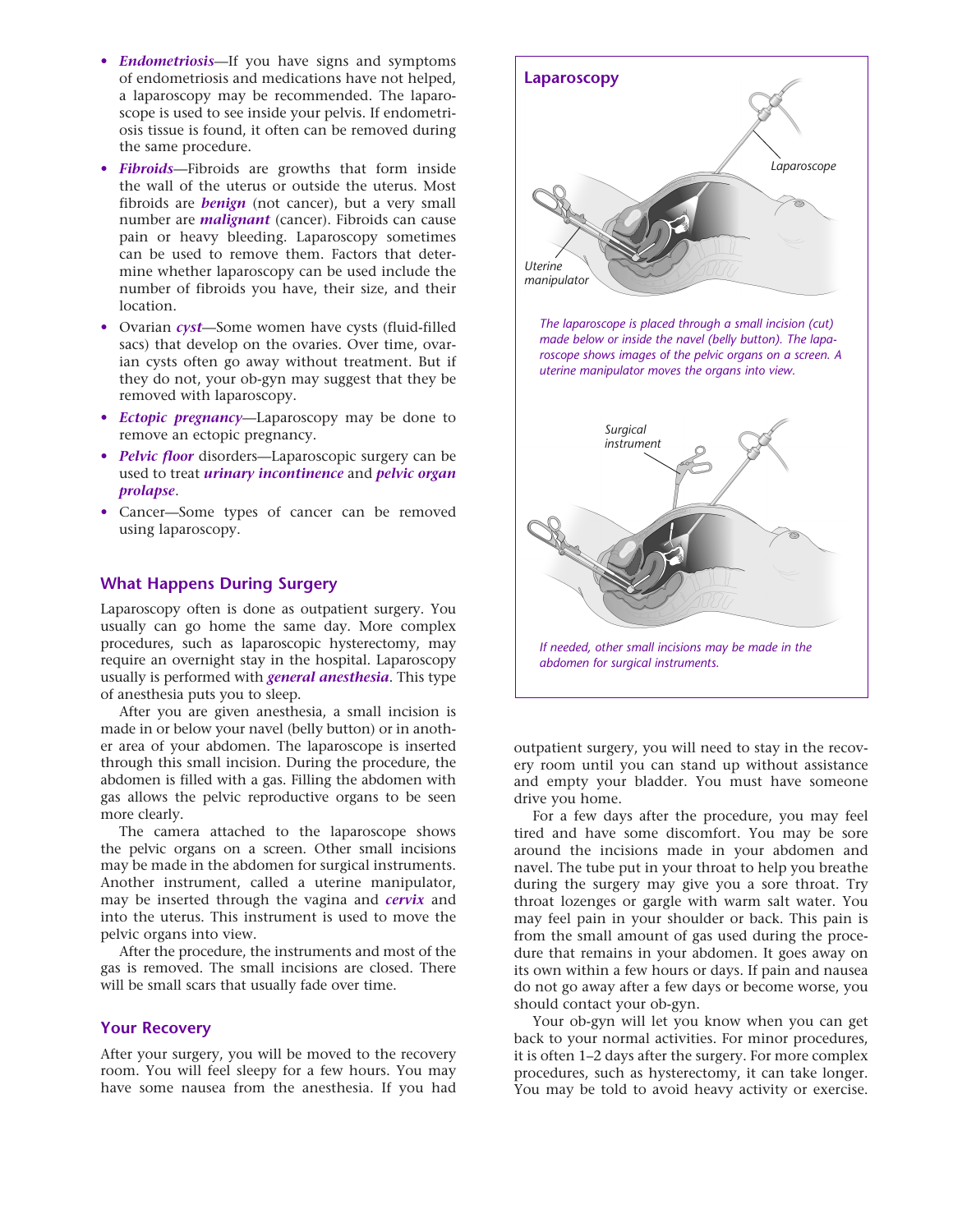Contact your ob-gyn right away if you have any of the following signs or symptoms:

- Fever
- Pain that is severe or gets worse
- Heavy vaginal bleeding
- Redness, swelling, or discharge from the incision
- Fainting
- Inability to empty your bladder

#### **Risks and Benefits**

Laparoscopy has many benefits. There is less pain after laparoscopic surgery than after open abdominal surgery, which involves larger incisions, longer hospital stays, and longer recovery times. Recovery from laparoscopic surgery generally is faster than recovery from open abdominal surgery. The smaller incisions that are used allow you to heal faster and have smaller scars. The risk of infection also is lower than with open surgery.

As with any surgery, there also is a small risk of problems with laparoscopy. Laparoscopy can take longer to perform than open surgery. The longer time under anesthesia may increase the risk of complications. Sometimes complications do not appear right away but occur a few days to a few weeks after surgery. Problems that can occur with laparoscopy include the following:

- Bleeding or a hernia (a bulge caused by poor healing) at the incision sites
- Internal bleeding
- Infection
- Damage to a blood vessel or other organ, such as the stomach, bowel, bladder, or *ureters*

The risk of a problem occurring is related to the type of surgery that is performed, whether you have other medical conditions, such as diabetes mellitus, and whether you have had previous surgery. Surgery also is riskier if you are obese. Obesity increases the risk of wound healing problems, infections, and blood clots (a condition called *deep vein thrombosis [DVT]*).

In a few cases, the surgeon starts to do a laparoscopy but then decides that open surgery would be a better option. It is not completely possible to predict beforehand how the surgery will be done. It is best to be prepared for the possibility that you may not be able to have laparoscopic surgery and instead need open surgery, which has a longer recovery time.

Before deciding to have any type of surgery, make sure that you know about other ways your condition can be treated, such as medications. Discuss what will be done during your surgery and the specific risks associated with your surgery.

#### **Finally…**

Laparoscopy is a way to perform surgery without making a large incision. It has many benefits over other types of surgery but also carries some risks. Keep in mind that laparoscopy is still surgery. You will need time to rest and recover afterward.

#### **Glossary**

*Benign:* Not cancer.

*Cervix:* The lower, narrow end of the uterus at the top of the vagina.

*Chronic Pelvic Pain:* Pain in the pelvic region that lasts for more than 6 months.

*Cyst:* A sac or pouch filled with fluid.

*Deep Vein Thrombosis (DVT):* A condition in which a blood clot forms in veins in the leg or other areas of the body.

*Ectopic Pregnancy:* A pregnancy in a place other than the uterus, usually in one of the fallopian tubes.

*Endometriosis:* A condition in which tissue that lines the uterus is found outside of the uterus, usually on the ovaries, fallopian tubes, and other pelvic structures.

*Fibroids:* Growths that form in the muscle of the uterus. Fibroids usually are noncancerous.

*General Anesthesia:* The use of drugs that create a sleep-like state to prevent pain during surgery.

*Hysterectomy:* Surgery to remove the uterus.

*Infertility:* The inability to get pregnant after 1 year of having regular sexual intercourse without the use of birth control.

*Laparoscope:* A thin, lighted telescope that is inserted through a small incision (cut) in the abdomen to view internal organs or to perform surgery.

*Laparoscopic Surgery:* A type of surgery that uses a thin, lighted telescope and other devices inserted through small incisions (cuts) in the abdomen.

*Laparoscopy:* A surgical procedure in which a thin, lighted telescope called a laparoscope is inserted through a small incision (cut) in the abdomen. The laparoscope is used to view the pelvic organs. Other instruments can be used with it to perform surgery.

*Malignant:* A way to describe cells or tumors that are able to spread to other parts of the body.

*Obstetrician–Gynecologist (Ob-Gyn):* A doctor with special training and education in women's health.

*Pelvic Floor:* A muscular area that supports a woman's pelvic organs.

*Pelvic Organ Prolapse:* A condition in which a pelvic organ drops down. This condition is caused by weakening of the muscles and tissues that support the organs in the pelvis, including the vagina, uterus, and bladder.

*Tubal Sterilization:* A method of sterilization for women. The fallopian tubes are tied, banded, clipped, or sealed with electric current. Tubes also can be blocked by scar tissue from insertion of small implants. The tubes also can be removed.

*Ureters:* A pair of tubes, each leading from one of the kidneys to the bladder.

*Urinary Incontinence:* Uncontrolled loss of urine.